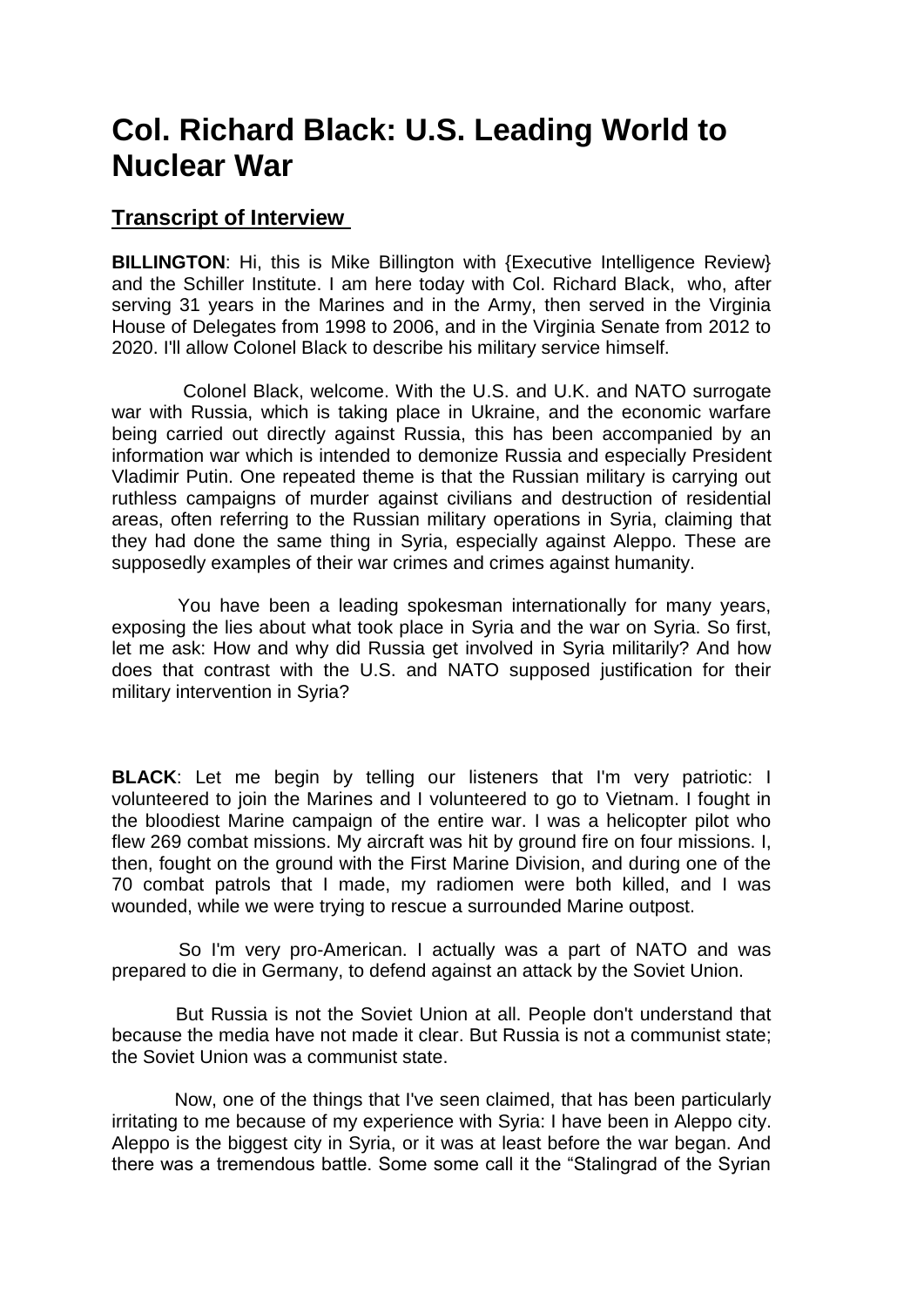war," which is not a bad comparison. It was a terribly bitter battle that went on from 2012 until 2016. In the course of urban combat, any forces that are fighting are forced to destroy buildings. Buildings are blown down on a massive scale. This happens any time that you have urban combat. So I have walked the streets of Aleppo, while combat was still in progress. I have looked across, through a slit in the sandbags, at enemy controlled territory; I've stood on tanks that were blown out and this type of thing.

 What I do know and can tell you about Aleppo is that Russia was extremely reluctant to get involved in combat in Syria. The war began in 2011, when the United States landed Central Intelligence Agency operatives to begin coordinating with Al Qaeda and other terrorist groups. We had been unwavering supporters of Al Qaeda, since before the war formally began. We are supporters of Al Qaeda today, where they're bottled up in Idlib province. The CIA supplied them under secret Operation Timber Sycamore. We gave them all of their anti-tank weapons, all of their anti air- missiles. Al Qaeda has always been our proxy force on the ground. They, together with ISIS, have carried out the mission of the United States, together with a great number of affiliates that really are kind of interchangeable. You have the Free Syrian Army soldiers, who move from ISIS to Al Qaeda to Free Syrian Army, rather fluidly. So we started that war.

 But the United States has a strategic policy of using proxies to engage in war. Our objective was to overthrow the legitimate government of Syria, and in order to do that, we employed proxy soldiers who were the most vile of all terrorists. Something very similar is happening right now in in Ukraine.

 But going back to Aleppo, the Syrian army, together with Hezbollah, which was very effective; there were some troops that were organized by Iran also, but it was pretty much a Syrian show, certainly directed by Syrian generals. They had fought this bitter urban combat, very brutal, very deadly. They had fought it for four years, before Russia ever joined the battle. So after four years, the city of Aleppo had enormous destruction. At that point, the Russians, at the invitation of the legitimate government of Syria, entered the war. But unlike many of the media reports, they did not enter the war as a ground force. Now, they had some small ground forces -- they had military police, they had a few artillery units, a few special operations people, and quite a number of advisers and that sort of thing. But they were not a significant ground force.

 On the other hand, they were a significant and very effective air force, that supplemented the Syrian Air Force. But it really was just the last year of the war, the battle for Aleppo, just the last year, that they entered, and their air power was very effective. By this time, the Syrians had pretty well worn down the terrorist forces. The Russian assistance was able to tip the balance, and Aleppo was {the} grand victory of the entire Syrian war.

 But to blame the Russians for the massive destruction that took place within Aleppo, it's bizarre: because they were not there, they were not even present when this happened. So this is simply another part of the propaganda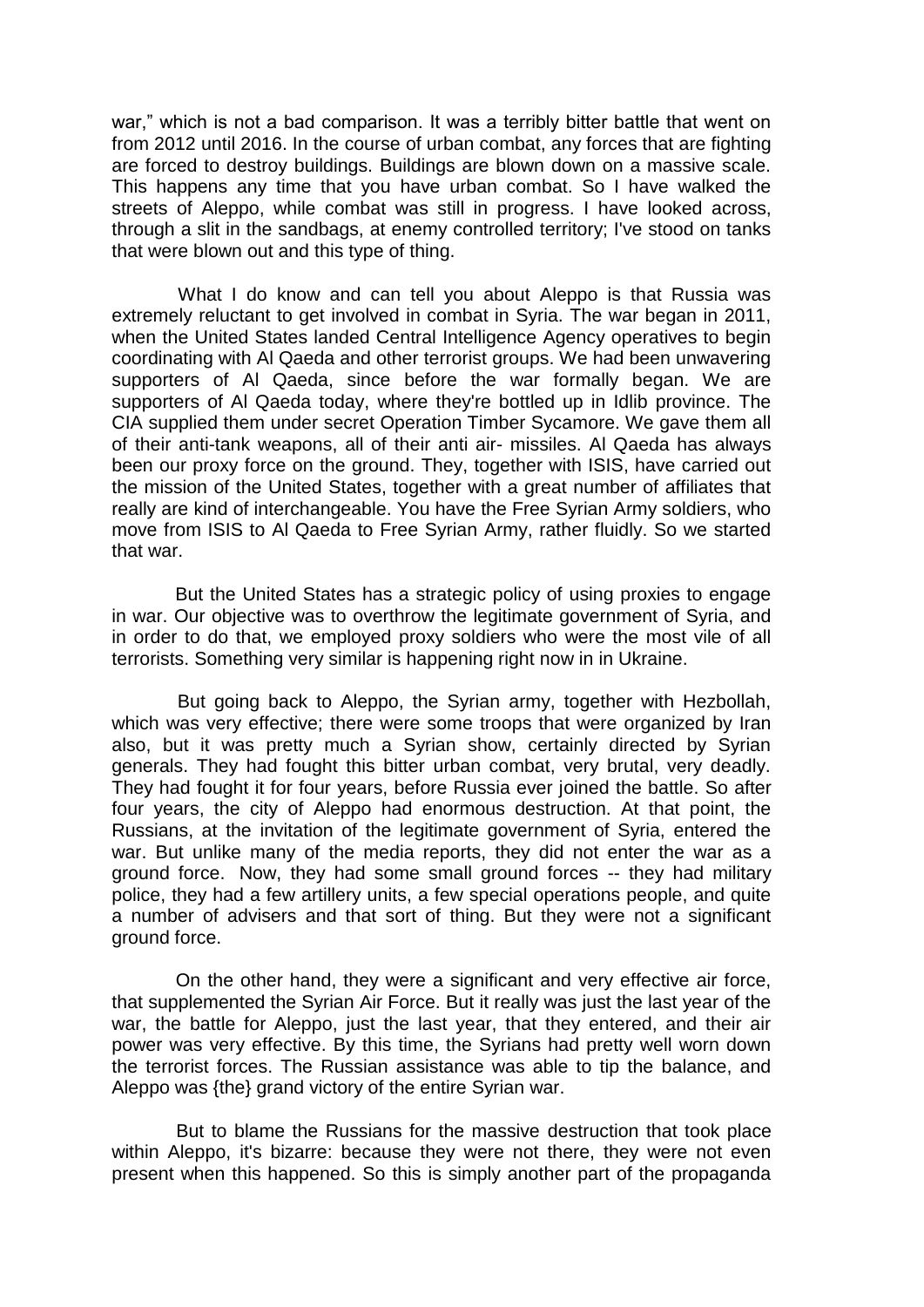narrative, which has been very effective for the West, demonizing Russia, and making claims that have no substance. But people don't remember the history of these things—they're rather complex. So, no: Russia was not in any respect responsible for the massive destruction of the city of Aleppo.

**BILLINGTON**: How would you contrast the methods of warfare followed by Russia, as opposed to those of the U.S. and allied forces in Syria?

**BLACK**: Well, first of all, the American involvement: the United States war against Syria is a war of aggression. We put a highly secretive CIA special activities center—these are kind of the James Bond guys of the Central Intelligence Agency, total Machiavellian; they will do anything, it's no holds barred with these guys. We sent them in and started the war in Syria. The war didn't exist until we sent the CIA to coordinate with Al Qaeda elements. So we began the war, and we were not invited into Syria.

 In fact, the United States has seized two significant parts of Syria. One is a very major part. The Euphrates River carves off about a third of the northern part of Syria: the United States invaded that portion. We actually put troops on the ground, illegally, against any standard international law of war. It was just a seizure. John Kerry, who was then the Secretary of State, was frustrated at the tremendous victory by the Syrian Armed Forces against Al Qaeda and ISIS, so he said, well, we probably need to move to Plan B. He didn't announce what Plan B was, but it unfolded over time: Plan B was the American seizure of that northern portion of Syria. The importance of taking that part of Syria is that it is the bread basket for all of the Syrian people. That is where the wheat—Syria actually had a significant wheat surplus and the people were very well fed in Syria, before the war. We wanted to take the wheat away, to cause famine among the Syrian people.

 The other thing we were able to do was to seize the major part of the oil and natural gas fields. Those also were produced in that northern portion, beyond the Euphrates River. The idea was that, by stealing the oil and then the gas, we would be able to shut down the transportation system, and at the same time, during the Syrian winters, we could freeze to death the Syrian civilian population, who in many cases were living in rubble, where these terrorist armies, with mechanized divisions, had attacked and just totally destroyed these cities, and left people living in little pockets of rubble.

 We wanted to starve and we wanted to freeze to death the people of Syria, and that was Plan B.

 Now, we became frustrated at a certain point that somehow these Syrians, these darned Syrians—it's a tiny little country, and why are these people resilient? They're fighting against two-thirds of the entire military and industrial force of the world. How can a nation of 23 million people possibly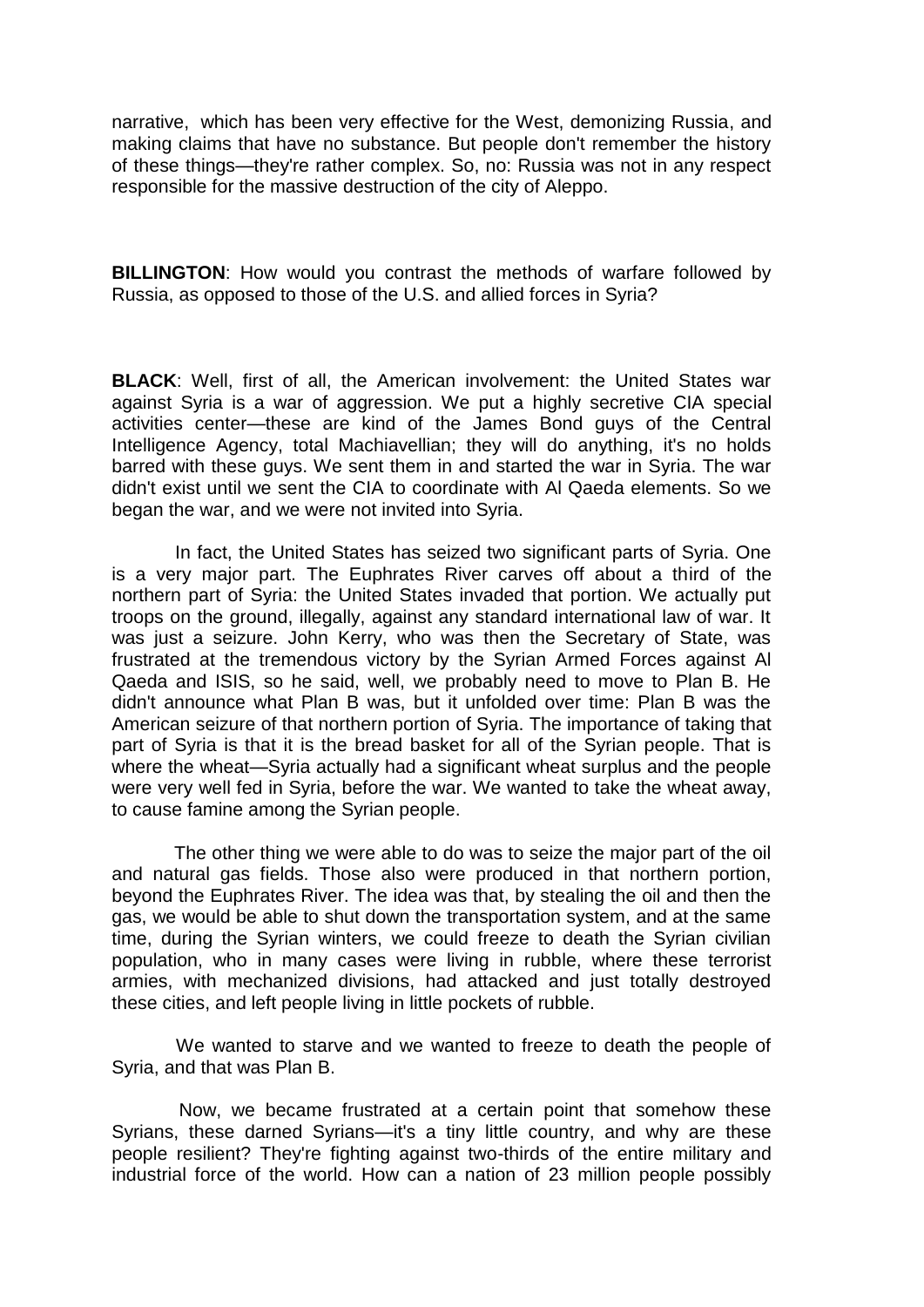withstand this for over a decade? And so we decided we had to take action or we were going totally lose Syria. And so the U.S. Congress imposed the Caesar sanctions. The Caesar sanctions were the most brutal sanctions ever imposed on any nation. During the Second World War, sanctions were not nearly as strict as they were on Syria.

We weren't at war with Syria! And yet we had a naval blockade around the country. We devalued their currency through the SWIFT system for international payments, making it impossible for them to purchase medications. So you had Syrian women who would contract breast cancer, just like we have here in this country, where breast cancer has become relatively treatable. We cut off the medical supplies so that the women in Syria would die of breast cancer because they could not get the medications, because we slam their dollars through the SWIFT system.

 One of the last things that we did, and the evidence is vague on it, but there was a mysterious explosion in the harbor in Lebanon, a massive explosion of a shipload of ammonium nitrate fertilizer. It killed hundreds of Lebanese people. It wounded thousands and thousands, destroyed the economy of Lebanon. And, most importantly, it destroyed the banking system of Lebanon, which was one of the few lifelines remaining to Syria. I don't think that explosion was accidental. I think it was orchestrated, and I suspect that the Central Intelligence Agency was aware of who carried out that action to destroy Beirut Harbor.

 But throughout you see this Machiavellian approach, where we use unlimited force and violence. At the same time, we control the global media, where we erase all discussions of what's truly happening. So, to the man or the woman in the street, they think things are fine. Everything is being done for altruistic reasons, but it's not.

**BILLINGTON**: Part of your military service was as a JAG officer, and for a period of time, you were the Army's head of the criminal law division at the Pentagon. And in that light, what do you see these Caesar sanctions—how would you look at those from the perspective of international law and military law?

**BLACK**: I was not the international law expert. I was the criminal law expert. But I would say that making war on a civilian population is a crime of grave significance in the law of war.

 One of the things that we did as we allied ourselves with Al Qaeda, and on and off with ISIS -- we fought ISIS in a very serious way, but at the same time, we often employed them to use against the Syrian government. It's kind of a love-hate. But we have always worked with the terrorists. They were the core.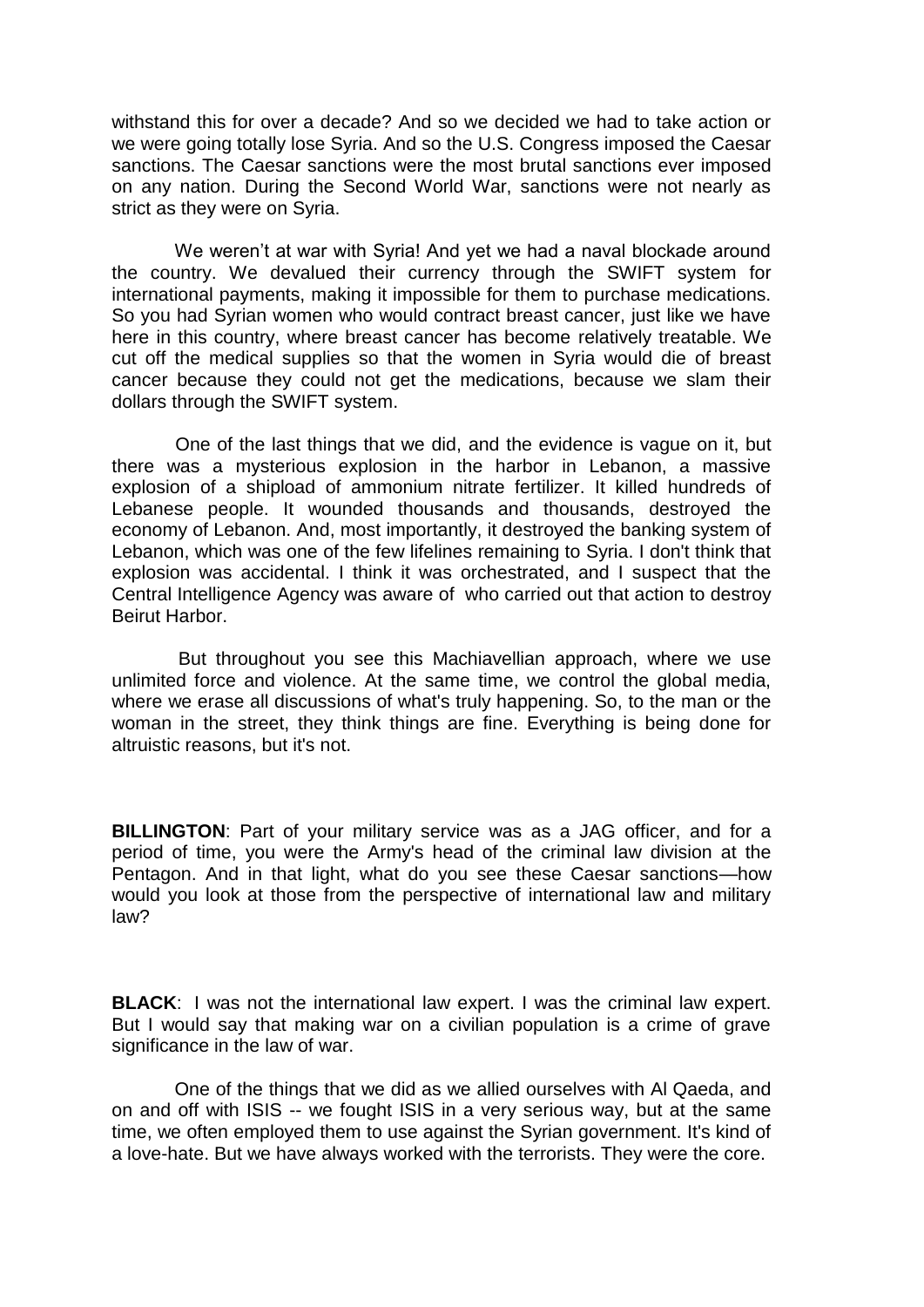One of the policies that was followed was that under this extreme version of Islam, this Wahhabism, there was this notion that you possess a woman, that you seize with your strong right arm in battle -- this goes back to the seventh century. We facilitated the movement of Islamic terrorists from 100 countries, they came and they joined ISIS, they joined Al Qaeda, they joined the Free Syrian Army, all of these different ones. And one of the things that they knew when they arrived is that they were lawfully entitled to murder the husbands—I'm not talking about military people, I'm talking about civilians they could murder the husbands, they could kill them, and then they could possess and own their wives and their children. And they did it in vast numbers.

There was a campaign of rape, it was an organized campaign of rape across the nation of Syria. There actually were slave markets that arose in certain of these rebel areas where they actually had price lists of the different women. Interestingly, the highest prices went to the youngest children, because there were a great number of pedophiles. And the pedophiles wanted to possess small children, because under the laws that were applied, they were permitted to rape these children, repeatedly. They were able to rape the widows of the slain soldiers or the slain civilians, and possess them and buy them and sell them among themselves. This went on.

 I'm not saying that the CIA created this policy, but they understood that it was a widespread policy, and they condoned it. They never criticized it in any way.

 This was so bad, that I spoke with President Assad, who shared with me that they were in the process—when I visited in 2016; I was in a number of battle zones, and in the capital. I met with the President, and he said that at that time, they were working on legislation in the parliament, to change the law of citizenship. They had always followed the Islamic law, which was that that a child's citizenship derived from the father. But there were so many tens, hundreds of thousands of Syrian women impregnated by these terrorists who were imported into Syria, that it was necessary to change the law, so that they would have Syrian citizenship and they wouldn't have to be returned to their ISIS father in Saudi Arabia, or in Tunisia. They could be retained in Syria. I checked later, and that law was passed and was implemented.

 But it just shows the utter cruelty -- when we fight these wars, we have no limits on the cruelty and the inhumanity that we're prepared to impose on the people, making them suffer, so that somehow that will translate into overthrowing the government, and perhaps taking their oil, taking their resources.

**BILLINGTON**: Clearly, the same as the policy against Russia today, by the current administration.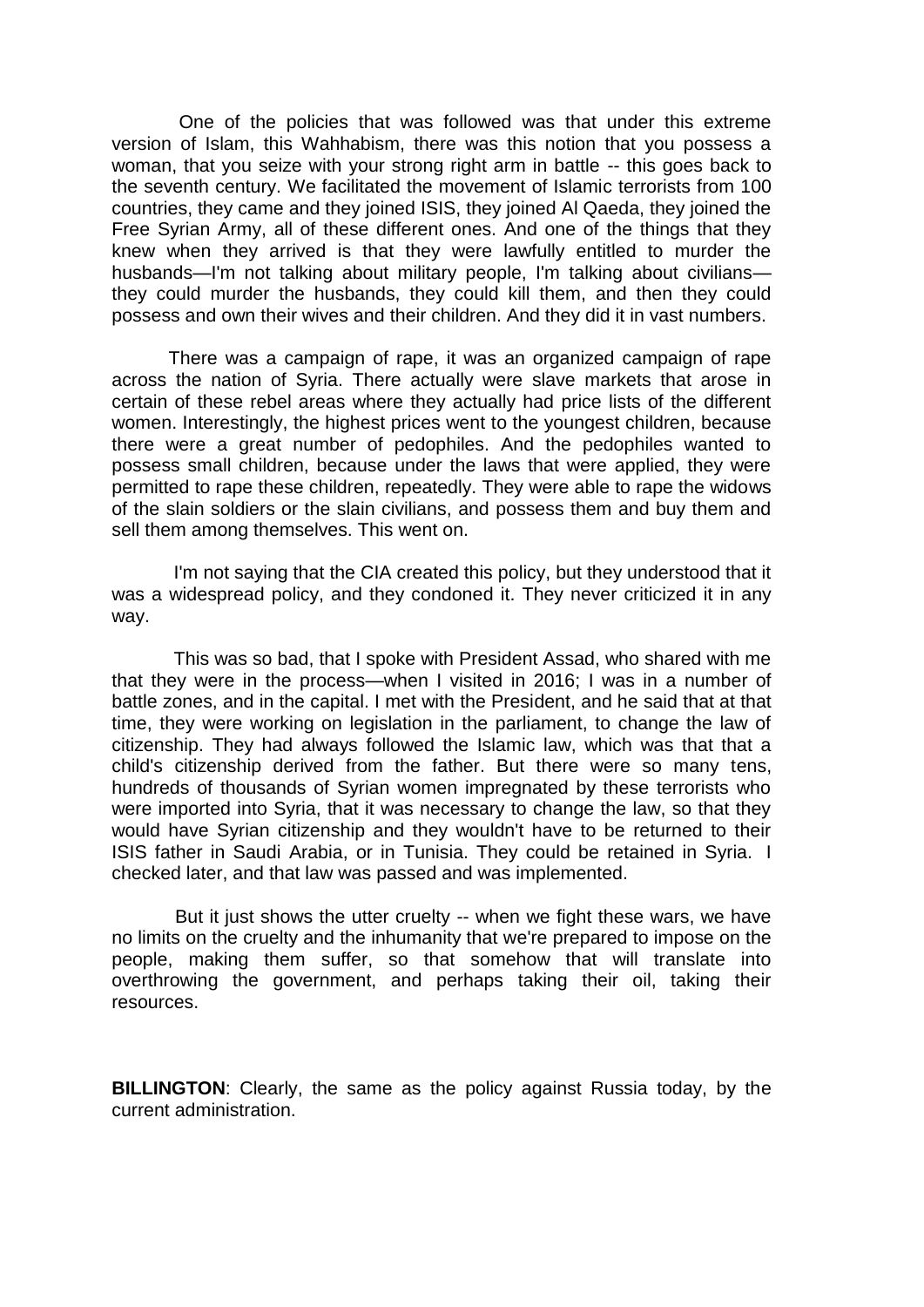**BLACK**: Yes. Yes. You know, Russia is, perhaps, more blessed with natural resources than any other nation on Earth. They are a major producer of grain, of oil, of aluminum, of fertilizers, of an immense number of things that tie into the whole global economy. And no doubt there are people who look at this and say, "if we could somehow break up Russia itself, there will be fortunes made, to where trillionaires will be made by the dozens." And there's some attraction to that. Certainly you've seen some of this taking place already, with foreign interests taking over Ukraine, and taking their vast resources.

 But, we began a drive towards Russia, almost immediately after the Soviet Union dissolved in 1991. The Soviet Union dissolved, the Warsaw Pact dissolved. And unfortunately, one of the great tragedies of history is that we failed to dissolve NATO. The sole purpose of NATO was to defend against the Soviet Union. The Soviet Union no longer existed. NATO went toe to toe with the Warsaw Pact. The Warsaw Pact was gone; it no longer existed. There was no purpose in NATO's continuing to exist. However, we retained it, and it could not exist unless it had an enemy. Russia was {desperate} to become part of the West.

 I met with the head of Gazprom, the largest corporation in Russia. This was shortly after the demise of the Soviet Union. He described for me how they were struggling to have their media be as free as it was in the West. They perceived us as being much more free and open than we were. He said, you know, we've got this problem because we have this uprising in Chechnya, which is part of Russia. And he said the Chechnyan rebels send videos to Russian television and we play them on Russian television, because that's the way freedom of speech works.

 And I said, "Are you kidding me? You're publishing the enemy propaganda films?" He said, "Yeah." He said, "Isn't that the way you do it in the United States?" I said, "No. In the Second World War, we took the head of the Associated Press and we put him in charge of wartime censorship, and it was very strict."

But this is just an example of how they were struggling. They went from being an officially atheist country, to where they became the most Christianized major nation in Europe, by far. Not only were the people the most Christianized people in any major country in Europe, but the government itself was very supportive of the church, of the Christian faith. They altered their Constitution to say that marriage was the union of one man and one woman. They became very restrictive on the practice of abortion. They ended the practice of overseas adoptions, where some people were going to Russia and adopting little boys for immoral purposes. So they became a totally different culture.

 In any event, the United States has this long-standing strategy, this political-military strategy, of expanding the empire. We did it in the Middle East, where we attempted to create a massive neocolonial empire. It's become rather frayed. The people did not want it. And it seems to be doomed to extinction sometime—but it may go on for another 100 years. But in any event, we are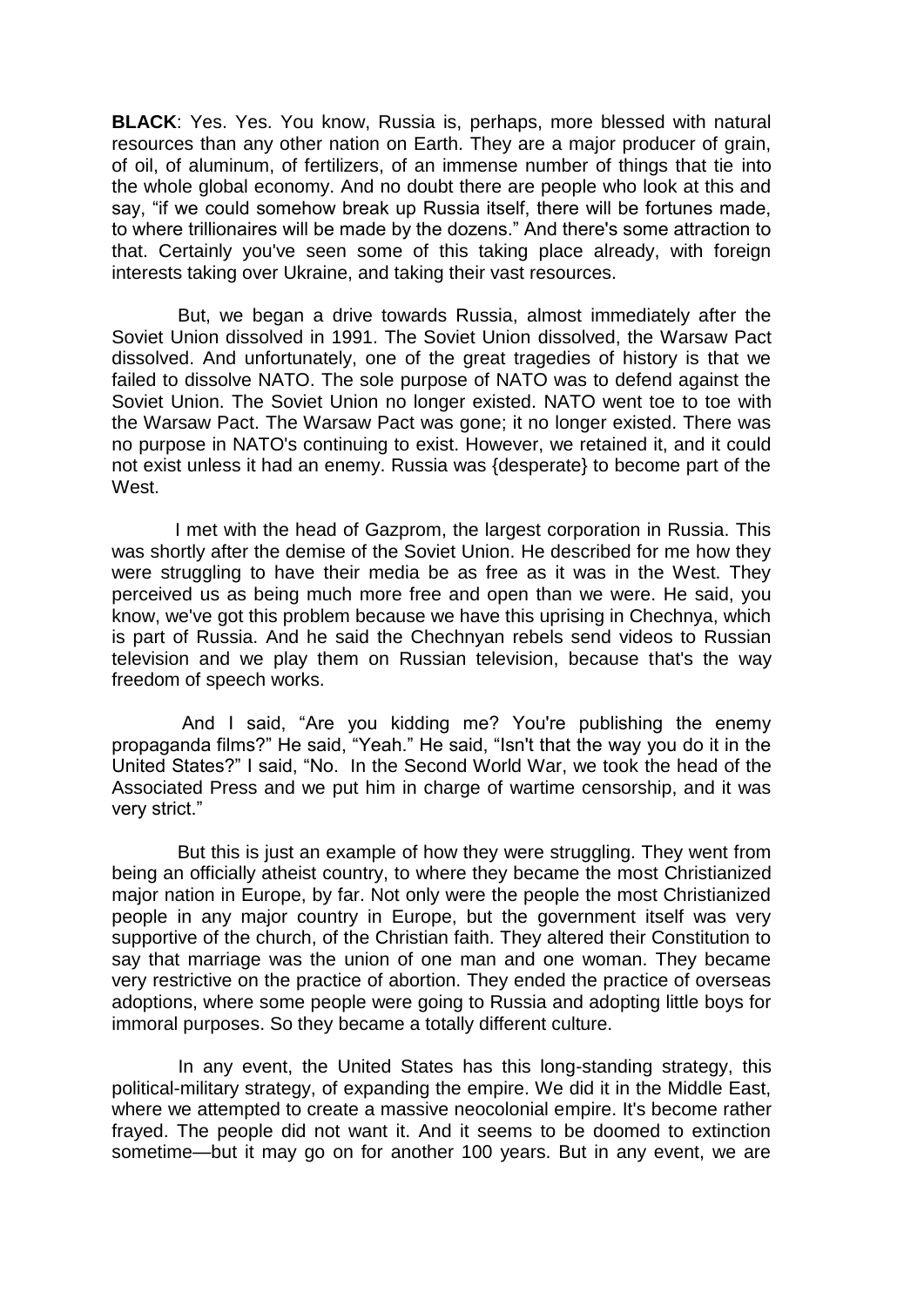trying to do something similar, as we roll to the East, right up virtually to the Russian border.

**BILLINGTON:** So, the U.S. and U.K. position on the war in Ukraine, just over these last few weeks, has now become not only supporting the war, but "victory at all costs." This has been declared by Defense Secretary Austin and others. They are pumping in huge quantities of not only defensive but offensive military weaponry to the Kyiv regime. What do you see as the consequence of this policy?

BLACK: I think one thing that it will do is it will ensure that a tremendous number of innocent Ukrainian soldiers will die needlessly. A lot of Russian soldiers will die needlessly. These are kids. You know, kids go off to war. I went off to war as a kid. You think your country, right or wrong, everything they're doing is fine. It just breaks my heart, when I look at the faces of young Russian boys, who have been gunned down—in some cases very criminally by Ukrainian forces. And likewise, I see Ukrainian young men, who are being slaughtered on the battlefield.

 We don't care! The United States and NATO, we do not care how many Ukrainians die. Not civilians, not women, not children, not soldiers. {We do not care.} It's become a great football game. You know, we've got our team. They've got their team, rah rah. We want to get the biggest score and run it up. And, you know, we don't care how many of our players get crippled on the playing field, as long as we win.

 Now, we are shipping fantastic quantities of weapons, and it's caused the stock of Raytheon, which creates missiles, and Northrop Grumman, which creates aircraft and missiles, all of these defense industries have become tremendously bloated with tax dollars. I don't think it's ultimately going to change the outcome. I think that Russia will prevail. The Ukrainians are in a very awkward strategic position in the East.

 But if you look at the way that this unfolded, President Putin made a desperate effort to stop the march towards war back in December of 2021. He went so far as to put specific written proposals on the table with NATO, peace proposals to defuse what was coming about. Because at this point, Ukraine was massing troops to attack the Donbas. So, he was trying to head this off. He didn't want war. And NATO just blew it off, just dismissed it; never took it seriously, never went into serious negotiations.

 At that point, Putin, seeing that armed Ukrainians, with weapons to kill Russian troops, were literally on their borders, decided he had to strike first. Now, you could see, that this was not some preplanned attack. This was not like Hitler's attack into Poland. The standard rule of thumb, is that you always have a 3-to-1 advantage when you are the attacker. You have to mass three times as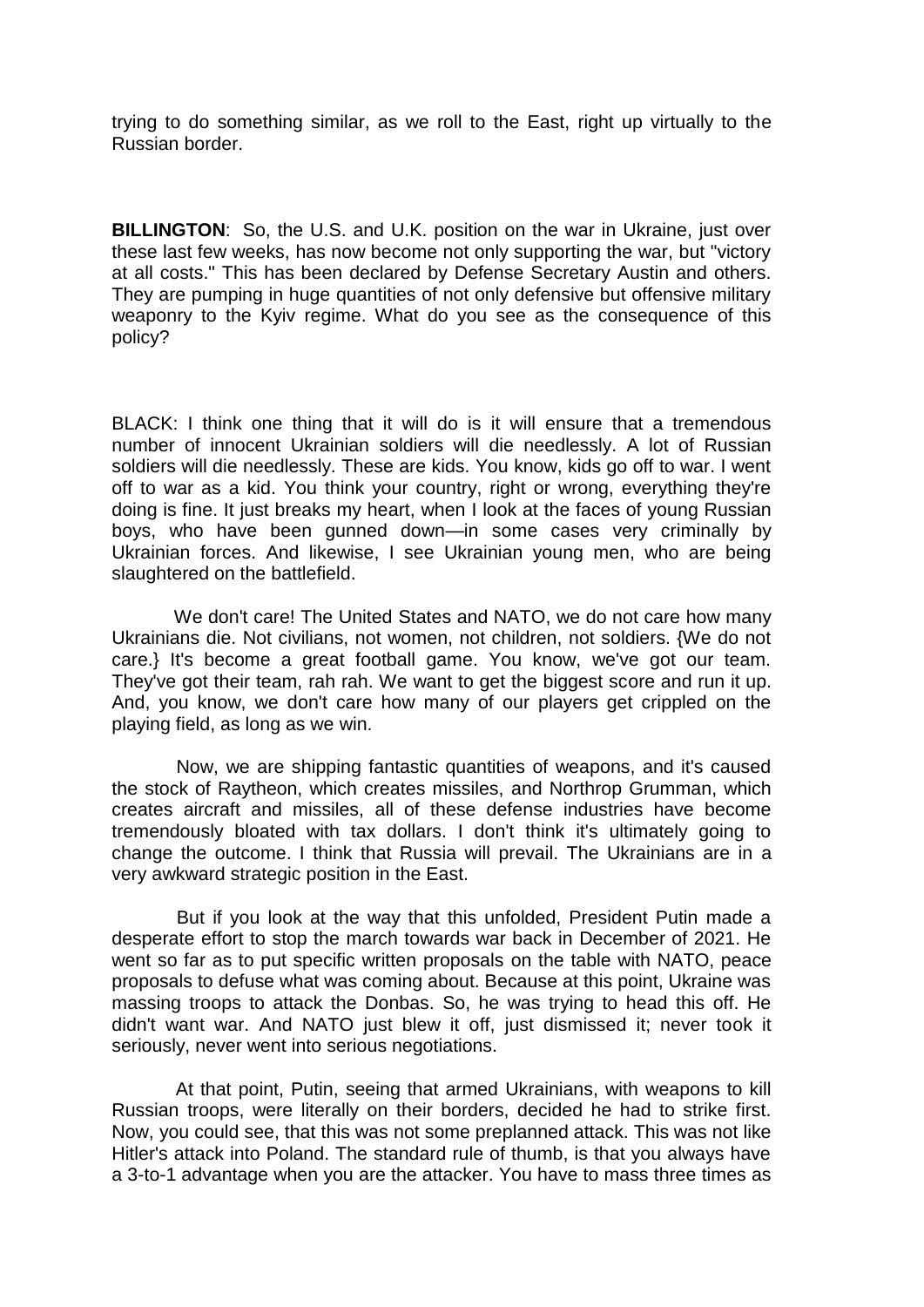many tanks and artillery and planes and men, as the other side has. In fact, when Russia went in, they went in with what they had, what they could cobble together on short notice. They were outnumbered by the Ukrainian forces. The Ukrainian forces had about 250,000. The Russians had perhaps 160,000. So instead of having three times as many, they actually had {fewer} troops than the Ukrainians. But they were forced to attack, to try to preempt the battle that was looming, where the Ukrainians had massed these forces against the Donbas.

 Now, the Donbas is adjacent to Russia. It is a portion of Ukraine that did not join with the revolutionary government that conducted the coup in 2014 and overthrew the government of Ukraine. They refused to become a part of the new revolutionary government of Ukraine. And so they declared their independence. And Ukraine had massed this enormous army to attack against the Donbas, so Russia was forced to go in to preempt that planned attack by Ukraine. You could see that Russia very much hoped that they could conduct this special operation without unduly causing casualties for the Ukrainians, because they think of the Ukrainians, or at least they *did* think of the Ukrainians as brother Slavs; that they wanted to have good relations. There is a famous picture with a Russian tank that had been stopped by a gathering of maybe 40 civilians who just walked out in the road and blocked the road, and the tank stopped. I can tell you, in Vietnam, if we had had a bunch of people who stood in the way of an American tank, going through, that tank would not have slowed down, in the slightest! It wouldn't honk the horn, it wouldn't have done anything; wouldn't have fired a warning shot. It would have just gone on. And I think that's more typical—I'm not criticizing the Americans. I was there and I was fighting, and I probably would have driven the tank straight through myself.

 But what I'm saying is that the rules of engagement for the Russians were very, very cautious. They didn't want to create a great deal of hatred and animosity. The Russians did not go in—they did not bomb the electrical system, the media systems, the water systems, the bridges and so forth. They tried to retain the infrastructure of Ukraine in good shape because they wanted it to get back. They just wanted this to be over with and get back to normal. It didn't work. The Ukrainians, the resistance was unexpectedly hard. The Ukrainian soldiers fought with great, great valor, great heroism. And. And so now the game has been upped and it's become much more serious.

 But it is amazing to look and to see that Russia dominates the air. They haven't knocked out the train systems. They haven't knocked out power plants. They haven't knocked out so many things. They've never bombed the buildings in the center of Kyiv, the capital of Ukraine; they haven't bombed the buildings where the parliament meets. They've been incredibly reserved about these things, hoping against hope that peace could be achieved.

 But I don't think Ukraine has anything to do with the decision about peace or war. I think the decision about peace or war is made in Washington, D.C. As long as we want the war to continue, we will fight that war, using Ukrainians as proxies, and we will fight it to the last Ukrainian death.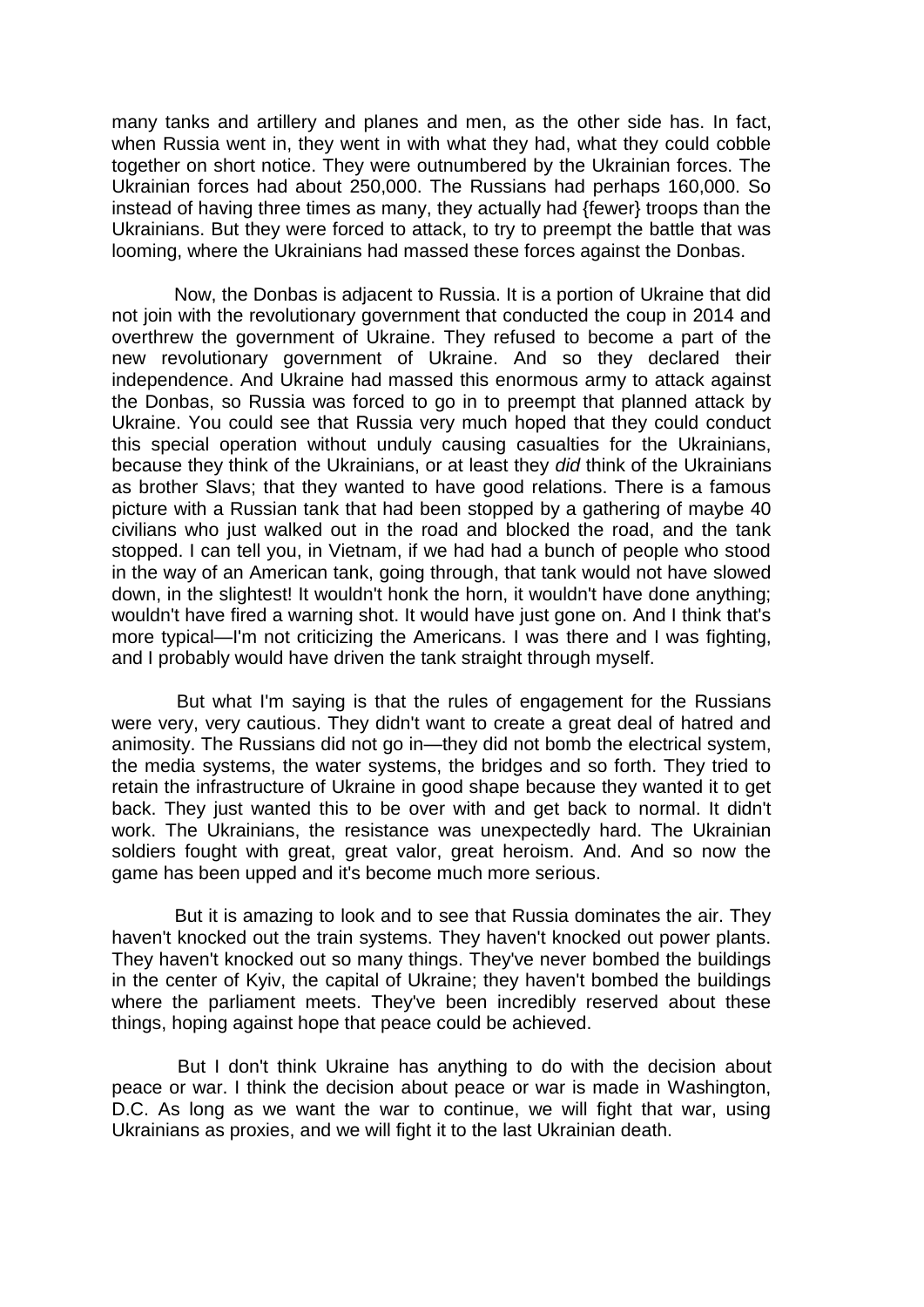**BILLINGTON**: How do you project the potential of a war breaking out directly between the United States and Russia? And what would that be like?

**BLACK**: You know, if you go back to the First World War in 1914, you had the assassination of the Archduke of Austria-Hungary. He and his wife were killed. As a result of those two people being killed, you had a domino effect of all of these alliances, and anger, and media hysteria. And before it was over, I think it was 14 million people had been killed. It's always hard to get true numbers, but anyway, it was an enormous number of millions of people who died as a result of that.

 We need to recognize the risk of playing these games of chicken. For example, the Turkish media just published an article saying that at Mariupol, where there was a great siege, that the Russians ultimately won. The one area they haven't taken over is this tremendous steel plant. There are a lot of Ukrainian soldiers who are holed up there. And now it has come to light that apparently there are 50 French senior officers, who are trapped in that steel plant along with the Ukrainians. The French soldiers have been on the ground fighting, directing the battle. And this was kept under wraps, ultra-secret, because of the French elections that just occurred. Had the French people known that there were a large number of French officers trapped and probably going to die in that steel plant, the elections would have gone the other way: Marine Le Pen would have won. And so it was very important that for the entire deep state, that it not come to light that these French officers were there.

 We know that there are NATO officers who are present on the ground in Ukraine as advisors and so forth. We run the risk. Now, my guess is—and this is a guess, I could be wrong—but the flagship of the Russian Black Sea Fleet, the Moskva, was sunk as a result of being struck by anti-ship missiles. My guess is that those missiles -- I think there's a good chance -- they were fired by the French. Now, I could be wrong, but those missiles are so ultra-sensitive and so dangerous to our ships, that I don't think that NATO would trust the missiles to Ukrainians, or to anybody else. I think they have to be maintained under NATO control and operation. So I think that it was probably NATO forces that actually sunk the {Moskva}.

You can see we're taking these very reckless actions, and each time we sort of up the ante—I happen to be a Republican—but we have two Republican U.S. senators who have said that, "well, we might just need to use nuclear weapons against Russia." That is insane. I think it's important that people begin to discuss what a thermonuclear war would mean.

 Now, we need to understand, we think, "oh, we're big, and we're bad, and we have all this stuff." Russia is roughly comparable to the United States in nuclear power. They have hypersonic missiles, that we do not have. They can absolutely evade any timely detection, and they can fire missiles from Russia and reach San Francisco, Los Angeles, Chicago, Detroit, Baltimore, Washington, D.C., New York City.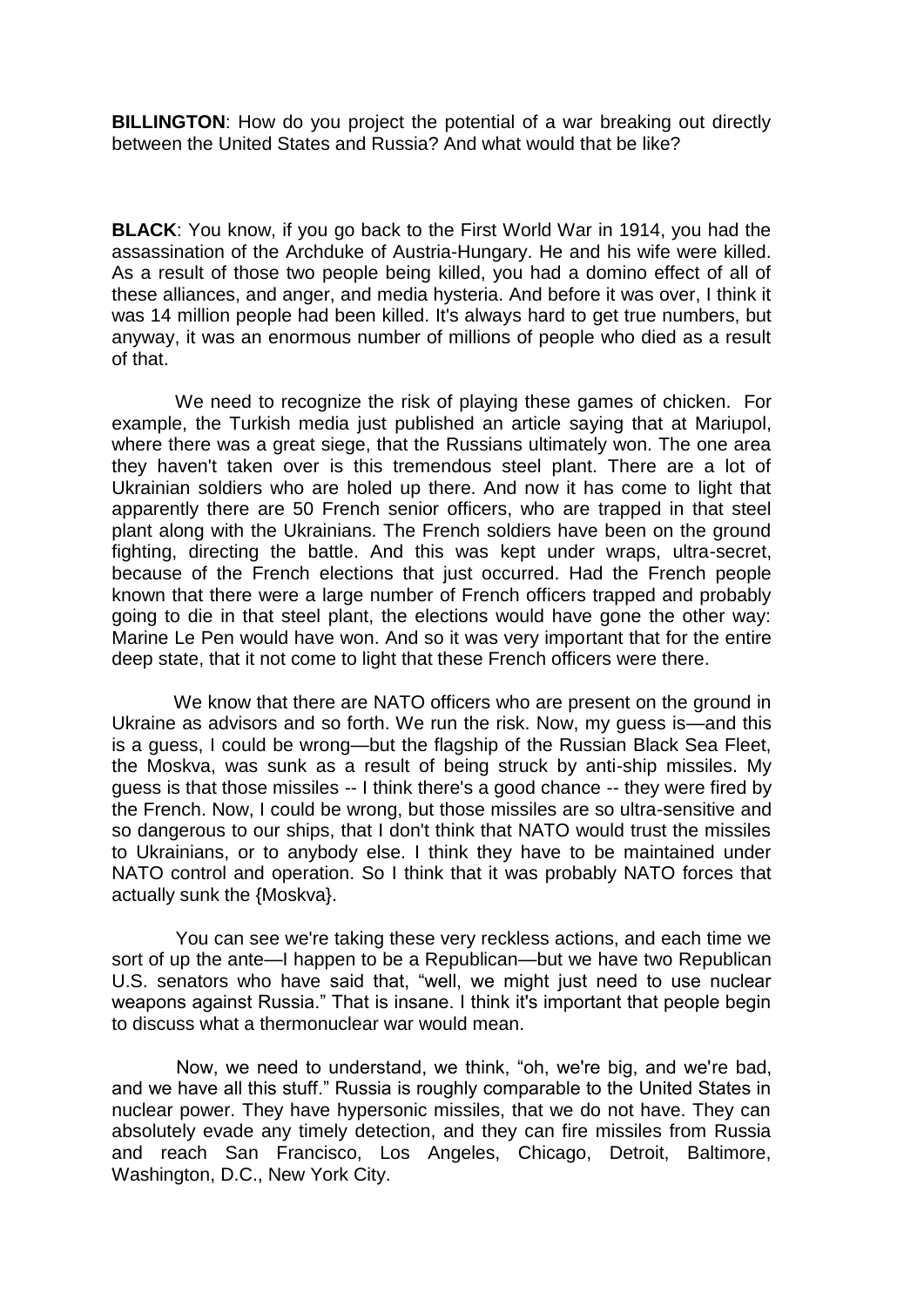If you think about just Virginia, where I happen to live, if there were a nuclear war—and keep in mind, they also have a very large and effective fleet of nuclear submarines that lie off the coast of the United States. They have a great number of nuclear-tipped missiles, and they can evade any defenses we have. So just in Virginia, if you look at it, all of Northern Virginia would be essentially annihilated. There would hardly be any human life remaining in Loudoun County, Prince William County, Fairfax County, Arlington, Alexandria. The Pentagon lies in in Arlington County: The Pentagon would simply be a glowing mass of molten sand. There would be no human life there. And there would be no human life for many miles around it. Just across the Potomac, the nation's capital, there would be no life remaining in the nation's capital. The Capitol building would disappear forever. All of the monuments, all of these glorious things—nothing would remain.

 If you go to the coast of Virginia, you have the Norfolk Naval Shipyard, you have the Port of Norfolk. You have the greatest accumulation of naval power on the face of the Earth. This is where we park all of our aircraft carriers, our nuclear submarines, all of those things. There would be nothing remaining. There would be *nothing remaining* of any of those shipping industries there.

You can carry this on. You talk about New York City, probably New York City itself: not only would everybody be killed, but it would probably be impossible for people to inhabit New York City for hundreds of years afterwards. But not only would it cease to be a place of vibrant human life, but probably going out for maybe half a millennium, it would not recover any sort of civilization.

 We need to understand the gravity of what we're doing. Perhaps if it were a matter of life and death for the United States, what happens in Ukraine, that would be one thing. Certainly when the Soviet Union put missiles in Cuba, that targeted the United States, that was worth taking the risk, because it was right on our border and it threatened us. And it was it was a battle worth fighting for and a risk worth taking. The Russians are in this -- in exactly the mirror image of that situation, because for them, the life of Russia depends on stopping NATO from advancing further right into Ukraine, right to their borders. They cannot afford {not} to fight this war. They cannot afford not to win this war.

 So I think, toying with this constant escalation in a war that, really, in a place that has no significance to Americans—Ukraine is meaningless to Americans; it has no impact on our day-to-day lives. And yet we're playing this reckless game that risks the lives of all people in the United States and Western Europe for nothing! Just absolutely for nothing!

**BILLINGTON:** Many flag grade officers certainly understand the consequences that you just described in a rather hair-raising way. Why is it that, while there are some generals speaking out in Italy, in France, in Germany, warning that we are pursuing a course that could lead to nuclear war, why are there not such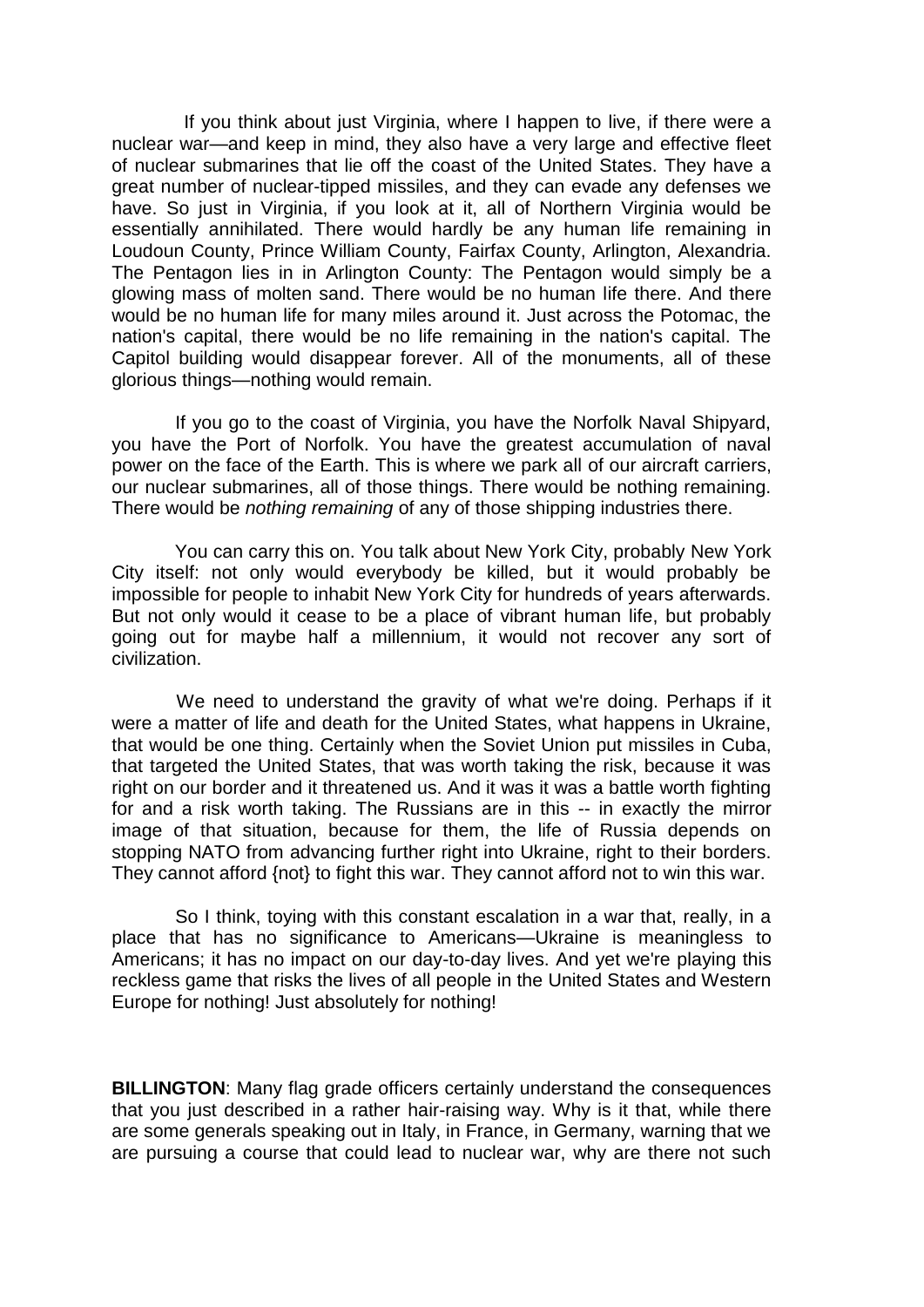voices from flag grade officers—retired, perhaps—saying what you're saying here today?

**BLACK**: You know, there's been a tremendous deterioration in the quality of flag officers, going back to, well, certainly the 1990s. We had very, very fine flag officers, during the time I was on active duty—I left in "94—just superior quality people. But what happened is, subsequently, we had we had President Clinton take over, later, we had Obama. We've got Biden now. And they apply a very strict political screen to their military officers. And we now have "yes men." These are not people whose principal devotion is to the United States and its people. Their principal devotion is to their careers and their ability to network with other military officers upon retirement. There's a there is a very strong network that can place military generals into think tanks, where they promote war, into organizations like Raytheon and Northrop Grumman, and all of these defense operations, where they can get on boards and things like that. And so there's quite a personal price that you pay for saying, "Hey, stop. War is not in the interests of the American people." If we had if we had a better quality of individual, we would have people with the courage who would say, "I don't care what it costs me personally." But it is very difficult to get into the senior ranks, if you are an individual guided by principle, and patriotism, and devotion to the people of this nation. That's just not how it works. And at some point, we need a President who will go in and shake the tree, and bring a lot of these people falling down from it, because they're dangerous. They're very dangerous to America.

**BILLINGTON**: Helga Zepp-LaRouche and the Schiller Institute have a petition, and we held a conference on April 9th on the same theme, being that the only way to really stop this descent into hell and into potential nuclear holocaust is for a new Peace of Westphalia. In this case, an international conference to secure a new security architecture and a new development architecture, the right to development for all countries. And like the Peace of Westphalia, one in which all sides sit down together, recognize their interests, their sovereign interests as including the sovereign interests of the others, and forgiving all past crimes. Anything short of that, is going to keep this division of the world into warring blocs. Just like I asked, what's keeping the generals from speaking out? Why, and what will it take to get Americans to recognize that we can and must sit down with Russians, and with Chinese, and with all other nations and establish a true, just world based on the dignity of man and the right to development and security?

**BLACK**: I think, unfortunately, there's going to have to be enormous pain to drive that, just as there was with the Peace of Westphalia. A nuclear war would do it; an economic cataclysm of unprecedented proportions, resulting from the unbridled printing of money that we've engaged in over the last 20 years, there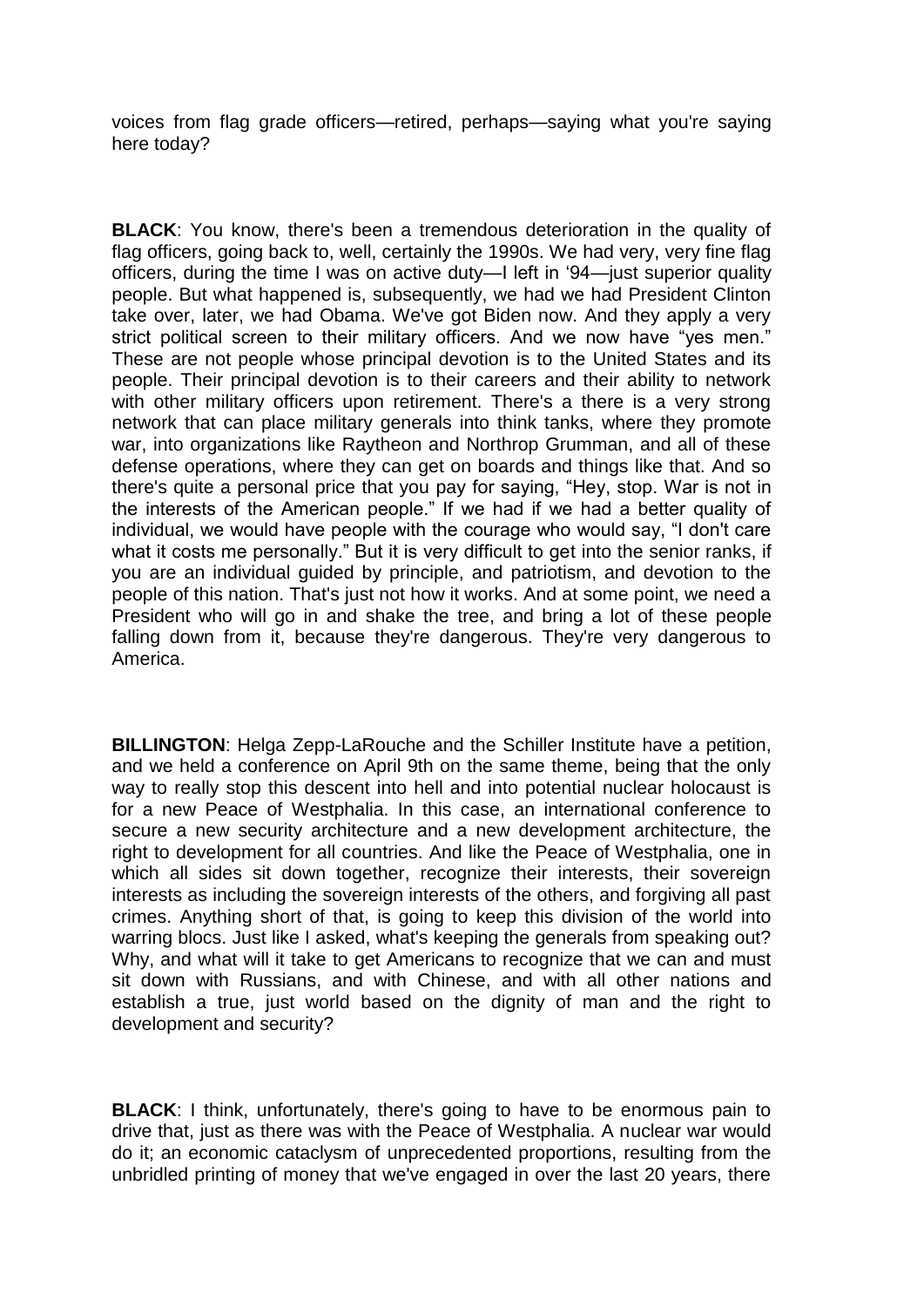are things that that could bring it about. But at this point, the media have been so totally censored and so biased that the American people really don't have a perception of the need for anything of that sort. It's going to be difficult.

 You know, here's something that's interesting that has happened: Here in this country, you would think the entire world is against Russia. It's not. In fact, there are major countries of the world that lean towards Russia in this war, starting with China, but then Brazil, you've got South Africa, Saudi Arabia—a wide array of countries. India. India is tremendously supportive of Russia. And so the idea that somehow we have this enormously just cause, it doesn't strike a great deal of the world that it is just, and much of the world does not accept the latest propaganda about war crimes: this thing about Bucha. That's probably the most prominent of all the war crimes discussions.

 And what was Bucha? There was there was a film taken of a vehicle driving down the road in Bucha, which had been recaptured from the Russians. And every hundred feet or so there was some person with his hands, zip tied behind his back and he'd been killed. It was not announced until four days after the Ukrainians had retaken Bucha.

 Now, we knew almost nothing about it. We actually didn't even have proof that people had been killed. But assuming they had, we didn't know where they had been killed. We did not know who they were. We did not know who killed them. We did not know why they were killed. No one could provide an adequate motive for the Russians to have killed them. The Russians held Bucha for a month. If they were going to kill them, why didn't they kill them during that month? And if you're going to slaughter a bunch of people. Wouldn't they all be in one place and wouldn't you gun them all down there? Why would they be distributed along a roadside, a mile along the way? It makes no sense!

 What we do know is that four days after the mayor of Bucha joyously announced that the city was liberated, four days after the Ukrainian army had moved in, and their special propaganda arm of the Ukrainian military, were there: All of a sudden there were these dead people on the road. How come they weren't there when the Russians were there? How come they only appeared after the Russians were gone?

 If I were looking at it as simply a standard criminal case, and I was talking to Criminal Investigation Division or the FBI, or military police or something, I'd say, "OK, the first thing, let's take a look at the Ukrainians." My guess would be, and you start with a hunch when you're investigating a crime my hunch is that the Ukrainians killed off these people after they moved in, and after they looked around, and said, "OK, who was friendly towards the Russian troops while the Russians were here? We're going to we're going to execute them." That would be my guess. Because I don't see any motive for the Russians to have just killed a few people on their way out of town.

 And nobody questions these, because the corporate media are so monolithic. We know for a fact, from the mouth of the head of a Ukrainian hospital, the guy who ran the hospital, he boasted that he had given strict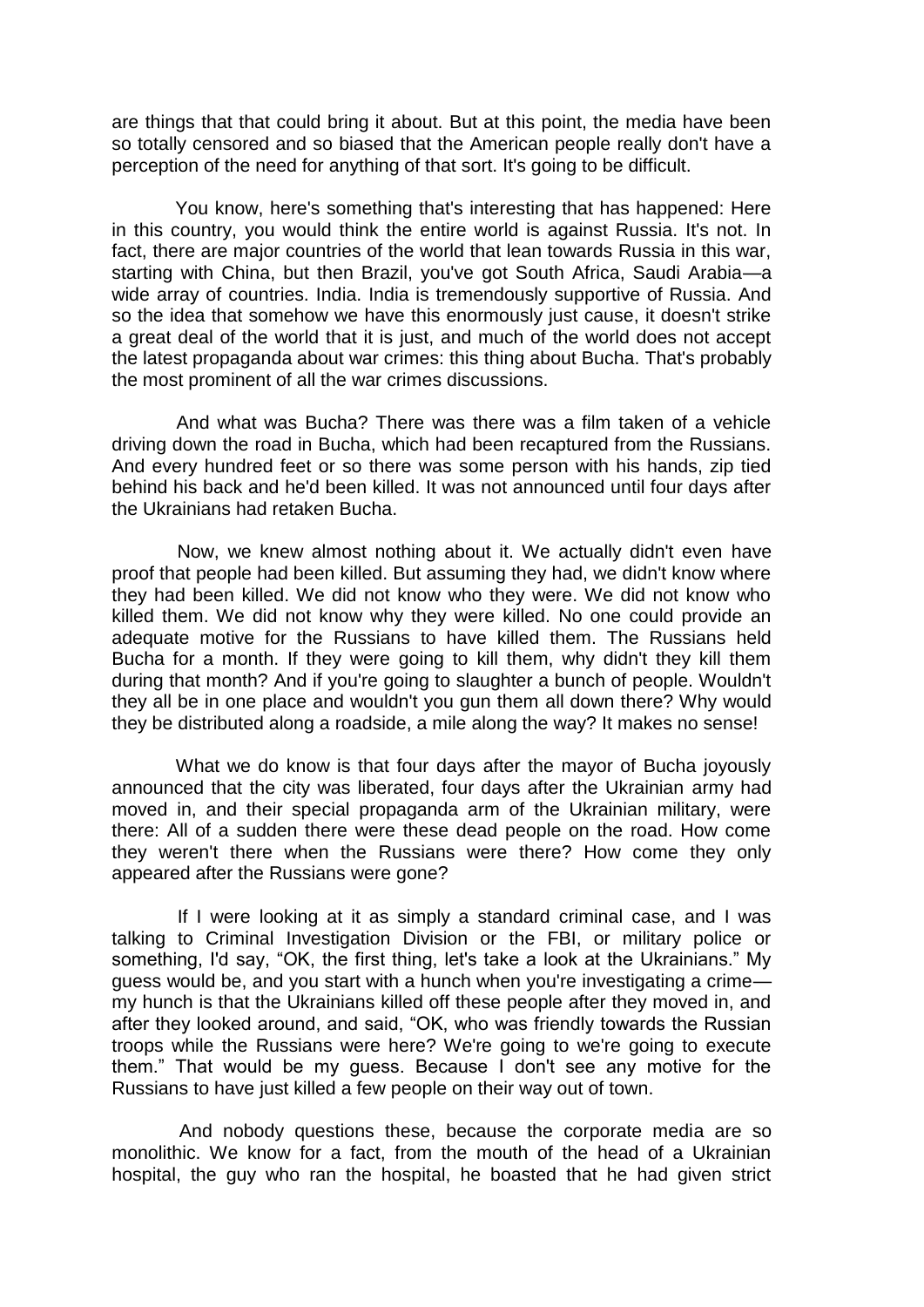orders to all of his doctors, that when wounded Russian POWs, when casualties were brought in, they were to be {castrated}. Now, this is a horrific war crime, admitted from the mouth of the hospital administrator, and the Ukrainian government said, "we'll kind of we'll look into that," Like it's no big thing. I can't think of a more horrific, horrific war crime, ever. Where did you hear about it, on ABC and MSNBC and CNN and FOX News? Not a whisper. And yet the proof is undeniable. We had another clip where there was a POW gathering point, where the Ukrainians would bring POWs to a central point for processing—and this is about a seven-minute video—and the Ukrainian soldiers simply gunned them all down. And they had probably 30 of these wounded Russian soldiers lying on the ground, some of them clearly dying from their wounds. Some of them, they put plastic bags over their head. Now, these are these are guys who are laying there, sometimes fatally wounded with their hands zip-tied behind their backs, and they've got plastic bags over their heads, making it difficult to breathe. And because they can't raise their hands, they can't they can't take the bags off, so that they can they can breathe. And then they at the end of the video, the Ukrainians bring in a van, and there are three unwounded Russian POWs. And without this slightest thought or hesitation, as the three come off, and their hands are bound behind their backs, they gunned down two of them, right on camera and they fall over. And the third one gets on his knees, and begs that, they won't hurt him. And then they got him down! And these are crimes. And these were not refuted by the Ukrainian government. But you'd never even know that they occurred! So far, I will tell you that the only proven— I'm not saying that there aren't war crimes happening on both sides. I'm just telling you, that the only ones where I have seen, fairly irrefutable proof war crimes, have been on the Ukrainian side.

 Now, often you hear it said, well, the Russians have they've destroyed this or destroyed that. Well, I got to tell you, you go back to the wars that we fought when we invaded Iraq, the "Shock and Awe": We destroyed virtually everything in Iraq, everything of significance. We bombed military and civilian targets without much discrimination. The coalition flew 100,000 sorties in 42 days. You compare that to the Russians, who have only flown 8,000 sorties in about the same period of time. 100,000 American bombs versus 8,000, not bombs, but sorties—100,000 versus 8,000, in about the same time. And I think the Russians have tended to be more selective. Whereas we went out, the philosophy of Shock and Awe is that you destroy everything that is needed to sustain human life and for a city to function. You knock out the water supply, the electrical supply, the heat, the oil, the gasoline; so that you knock out all of the major bridges. And then you just continue and you just destroy everything.

 So it's really ironic. And keep in mind, Iraq is a relatively small country. Ukraine is a huge country. 100,000 sorties in 42 days, 8,000 sorties in about the same time. A tremendous difference in violence between what we did in Iraq, and what they have done in Ukraine. So there's simply no credibility when you actually get down to the facts and you look at the way that the war has been conducted.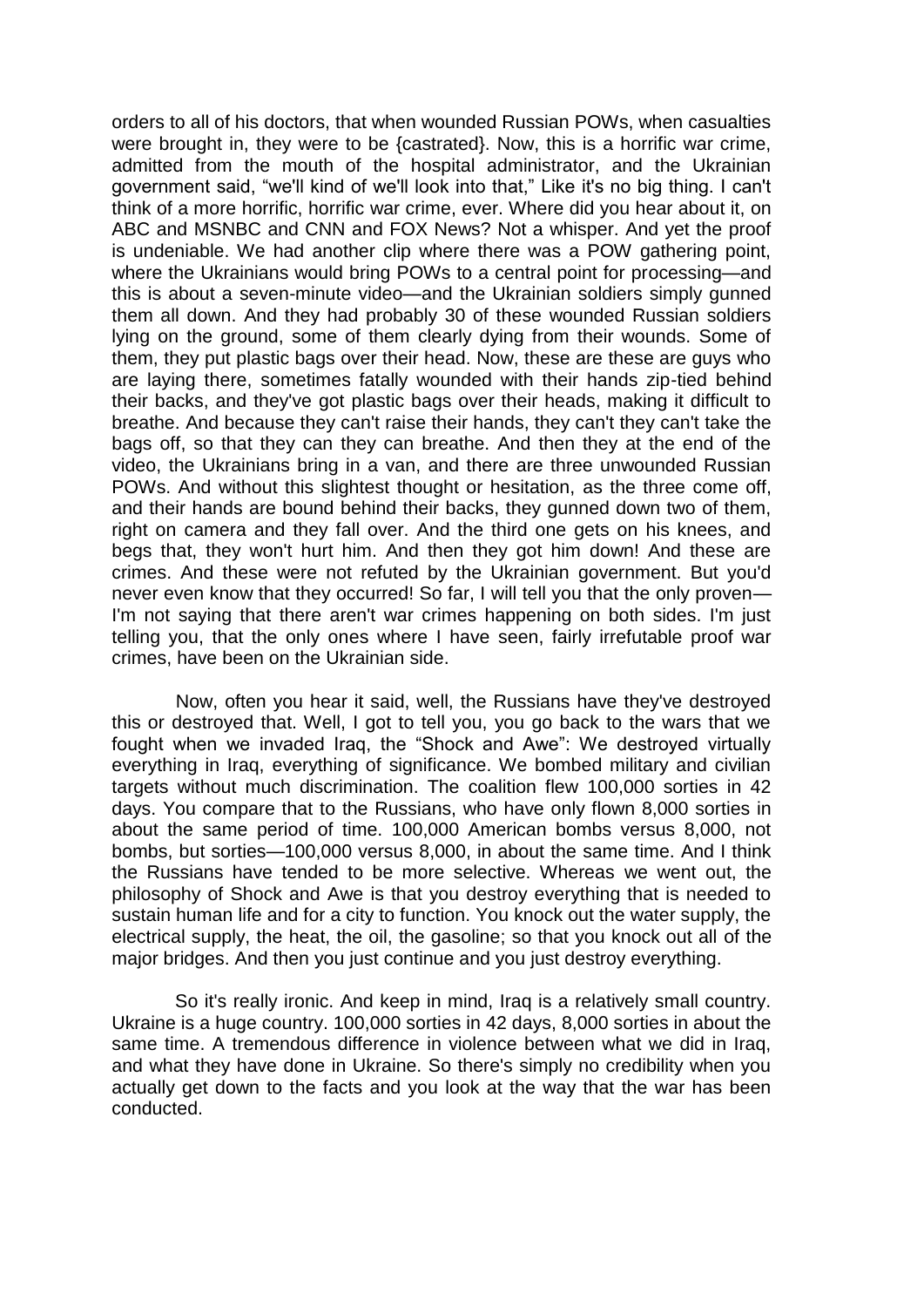**BILLINGTON**: Well. Senator Black, Colonel Black. I think the way you have described the horror that's already taking place, and considering that we can't wait for a nuclear war to provoke a new a Peace of Westphalia, and I would suggest that what you have described is already horrific enough. And when combined with the hyperinflationary breakdown now sweeping the Western world, which everybody is being affected, we believe that we have to take that as the adequate horror, and recognition of a descent into a dark age, to motivate citizens in Europe, in the United States.

 And we are finding that there is a waking up of people who have not wanted to look at their responsibility to the human race as a whole in the past, but who now are forced to consider that which is the basis on which we've called for this, in this petition, for an international conference of all nations, with the U.S., Russia, China, India and so forth, sitting down to end this horror; but to also bring about a true, true peace for mankind and an era of peace through development.

 And we thank you for giving this this this breath of ugly truth to a population which needs to hear it. And if you have any final thoughts, I ask you to give your final greetings.

**BLACK**: But I'll just add one thing, and I thank the Schiller Institute for the tremendous effort that you've made towards achieving world peace. It is one of the most important efforts ever made, and I certainly applaud that.

 If you look at Russia, the Russian troops that went into battle in Ukraine, for the most part had never experienced combat. This is a peacetime army. Russia doesn't fight overseas wars. And Syria is the only significant overseas engagement that they have had. You compare that with the United States, where literally speaking, if a soldier retires today after a 30-year career in the military, he will not have served a single day when the United States was at peace. Kind of an amazing thing. And you contrast that with the with the Russian military, where, with few exceptions, the country has been at peace.

 So we really need to start thinking about peace and about the limits of warfare. And this idea that somehow we need this zero sum game where we take from you and that enhances us. We're in a world where everyone can gain and prosper by peace. But I'm concerned that the hyperinflation may be the wake-up call that that jolts the world into a recognition that we must have a new paradigm for the future, and I think the Peace of Westphalia at that point might become a possibility.

 So thank you again for the opportunity to be here. And, there's always hope and I think there'll be good things in the future, with the blessings of God.